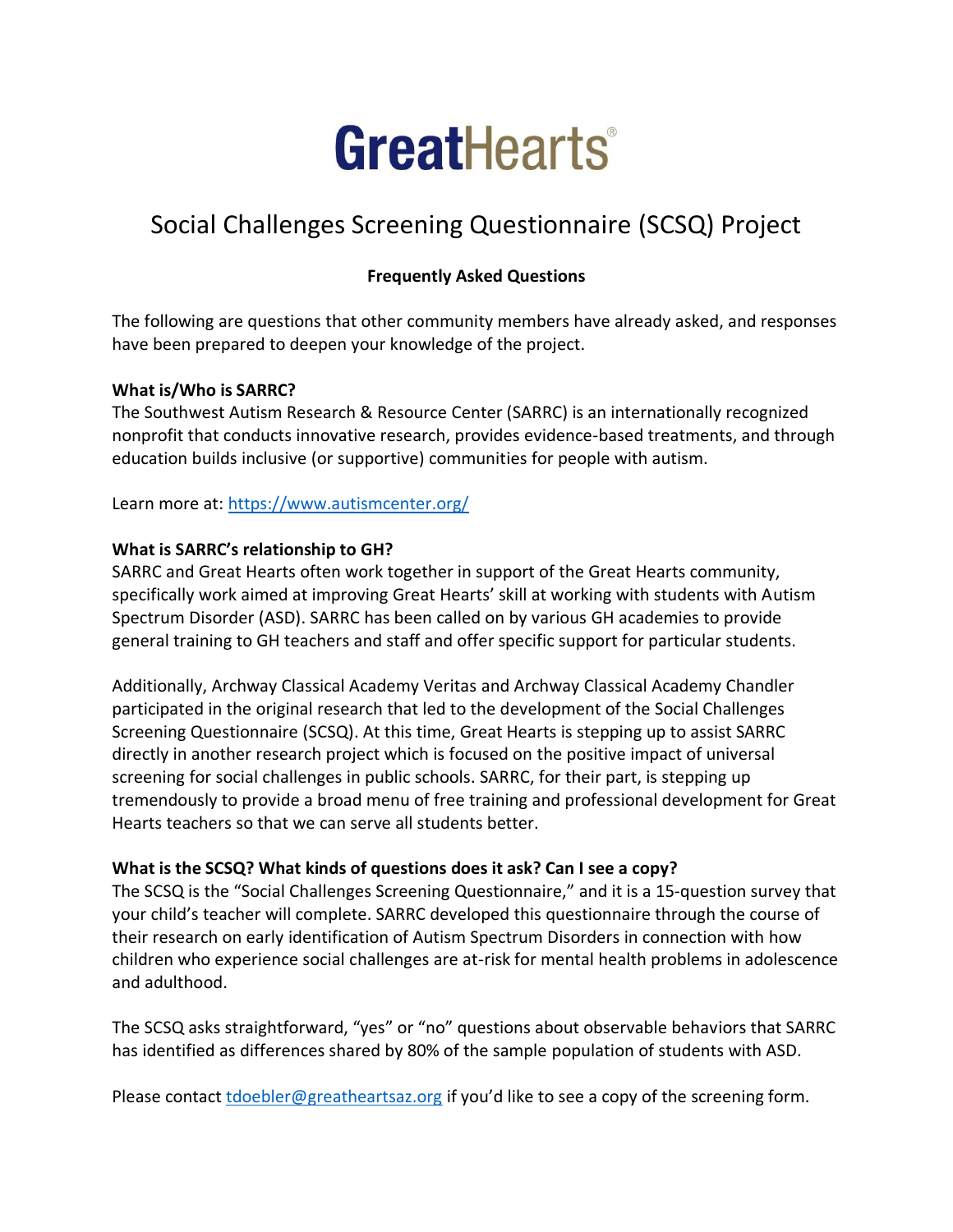**How many "yes" answers on the SCSQ mean my child is "flagged"?** Six or more.

**This sounds like you are screening all students for Autism. Explain how that's not the case.** Actually, that's pretty much the idea. The SCSQ is not a diagnostic tool and cannot diagnose any disorder. However, the ADOS could be used to diagnose Autism in a school setting only, but not a clinical setting. However, this is not the goal of this project.

The goal of this project is to ensure that kids with social challenges do not slip through the cracks because the current tools at a school's disposal are not sensitive enough. It is important to remember that ASD is a spectrum disorder characterized by social communication issues in combination with behavioral indicators, and that individuals fall all over the spectrum in terms of functioning. It is also important to remember that the issues with social communication and the behavioral indicators are only clinically classified as a "disorder" when they impair a person's functioning.

There are children who may have challenges with social communication yet who do not struggle to the extent that they would be clinically "disordered." Research suggests that early intervention with these children (i.e. basic instruction in specific strategies for interpersonal social interaction) can help prevent more significant issues later in life, including and especially mental health issues like anxiety and depression. This is why we're partnering with SARRC. Their knowledge and resources will be put to good use to train our teachers to intervene early, and in authentic ways.

We know that this screening could lead to a child being assessed for and clinically diagnosed with ASD. We simply do not feel that is a problem; we'd rather know this about our students so that we know how to help them flourish.

#### **How is confidentiality maintained?**

The results of the screening are collected via a form that is internal to Great Hearts. Parent consent is required before any information about a student's screening is released to SARRC.

# **Explain exactly what happens after a child is "flagged" by the screening.**

All the responses to the questionnaires completed by the teachers will be reviewed by an administrator, similar to the 45-day screening. For the SCSQ project, this person is the SCSQ Project Manager. They will identify any student who has six or more "yes" responses and compile them into a list. Then, someone from the school or Great Hearts will reach out to the parents of each child who was flagged by the screening to share the results and next steps. If the parents choose to participate in the study, a representative from SARRC will follow up with the parents to discuss next steps and schedule the ADOS, and a professional from SARRC will come to the school to administer the ADOS to each child for whom permission is obtained.

Over the past four years that we have worked with SARRC, fewer than 4% of students screened were flagged by the SCSQ. Of that 4%, even fewer had not already been identified by Great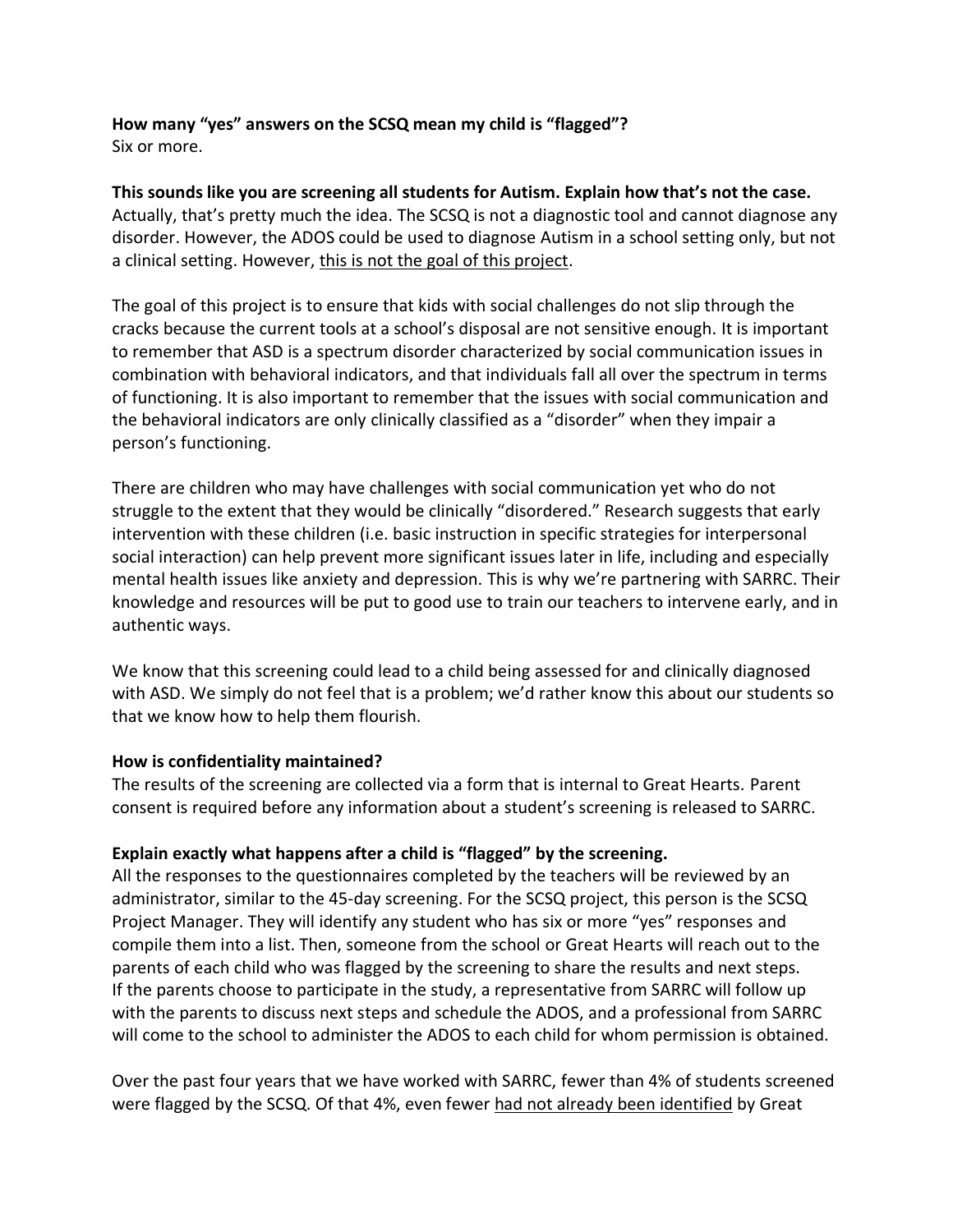Hearts as students with educational needs. Great Hearts already has federally required programs in place to ensure we identify and evaluate students who struggle to the extent that they demonstrate a need for support. This work with SARRC has only reinforced the quality of our process.

#### **What is the ADOS? How long does it take?**

The Autism Diagnostic Observation Schedule (ADOS) is a formal assessment. Students interact with an experienced examiner who uses standardized play-based and interview scenarios that provide excellent opportunities for students to demonstrate their social communication. The ADOS is a standardized assessment that is only one part of the gold-standard evaluation for autism and should not be confused with a full clinical diagnostic evaluation for autism. When used alone it provides an excellent method to measure age-appropriate social functioning.

The ADOS takes 30-45 minutes to administer and requires parent consent prior to administration. Neither Great Hearts nor SARRC will proceed with administering this assessment without obtaining parent consent.

#### **Explain exactly what happens after the ADOS is administered.**

The results of the ADOS will be shared with the parents and the school, and ESS faculty will follow up with the teachers of the student to determine the appropriate next steps. Next steps could include recommendations to parents and teachers for what might assist the student informally, referral to the Student Study Team (SST) to discuss a more formal intervention plan, referral to the 504 Coordinator for a possible 504 plan, or referral to evaluation for special education. Next steps are determined in conversation between the ESS Regional Coordinator, the classroom teacher, and any other person whose input is valuable, especially the child's parents; the central question is about whether there seems to be an educational impact on the child relative to the questions flagged, and what the child might need to navigate their educational experience in the school environment.

Additionally, SARRC has offered to provide an *optional* free assessment for any student who is flagged through this screening, regardless of the next steps recommended by the student's teacher.

Again, over the past four years that we have worked with SARRC, fewer than 4% of students screened were flagged by the SCSQ. Of that 4%, even fewer had not already been identified by Great Hearts as students with educational needs.

#### **Why is Great Hearts doing this?**

In short, we believe that it is the right thing to do.

In more detail, we see the following as benefits to our schools, our communities, and most importantly, our students:

• The project raises these issues for discussion, and in a way (and with the resources) to make real change in our ability to serve all kids.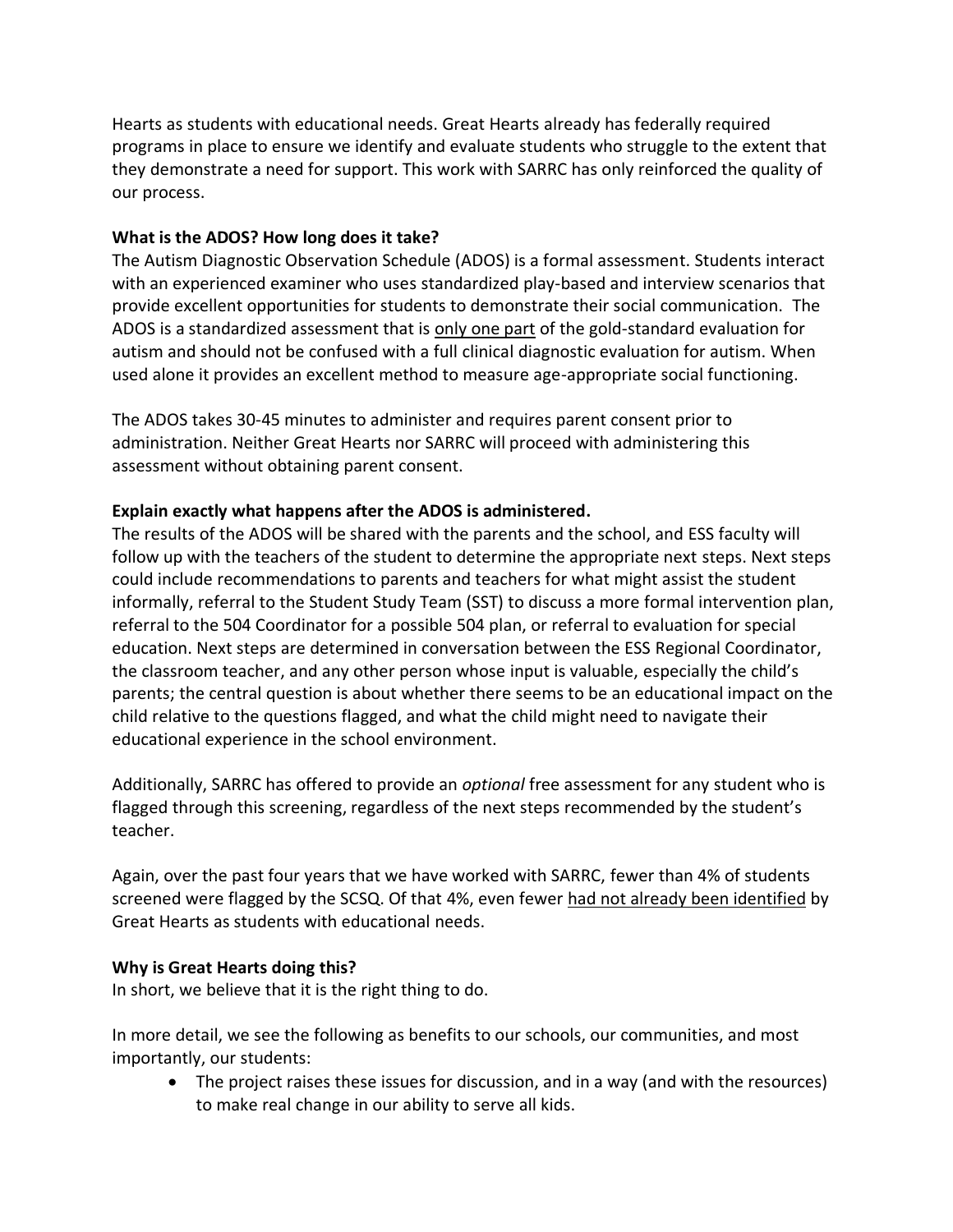- The project will help our teachers understand their students better, especially those with autism and other related challenges
- The project brings our academies in closer partnership with SARRC, and helps us learn from top to bottom how to help our communities be more inclusive
- The project may help our schools identify and help specific students who have real social struggles, before their challenges cause real, lasting impact on their flourishing.

#### **Will my child know they are being screened?**

No. This screening is a questionnaire completed by the teacher, much like the 45-day screening that all public schools are required to complete for incoming students.

#### **What if I do not want my child screened?**

Participating in the screening is not mandatory, so please contact the school if you do not want your child screened. We do encourage you to allow participation, though. The results will give the school information on the direction or needed changes, if any, we should take to help our students be successful in navigating social situations.

#### **Who is spearheading this initiative at Great Hearts? Who "owns" it?**

Currently, this initiative is spearheaded by the Great Hearts Exceptional Student Services team, which is responsible for the management of early intervention programs (SST), Section 504 programs, Special Education, and English Language Learner programs at Great Hearts.

# **Why did you choose these grade levels?**

2<sup>nd</sup> and 4<sup>th</sup> grades in the lower school were selected because developmentally the social demands on children increase/shift around these age groups. Additionally, all students are screened on the 45 Day Screening in Kindergarten. Another rationale for choosing  $4<sup>th</sup>$  and  $8<sup>th</sup>$ grade was to ensure that students who were not identified previously were recognized before moving up to middle school or high school where the social demands increase.

Eighth grade students will be screened by teachers chosen by the academy to ensure the students' social behavior has been able to be observed informally in the classroom.

# **How is GH/your academy preparing teachers who are being asked to respond to the questionnaire?**

Great Hearts will be providing training to all teachers who will be responsible for completing the SCSQ. This training will happen close to the time that they will be asked to complete the screening questionnaire. Because the screener was designed so that any lay person should be able to respond to it without guidance, the training will focus on the logistical process for completing the online screening for an entire class. The training will provide an opportunity to ask questions about any of the terminology if necessary (for example "unusual speech/facial expressions"), but this is not the focus of the training, as we are not expecting teachers to "look for" these behaviors in their students. The behaviors should be obvious enough that teachers